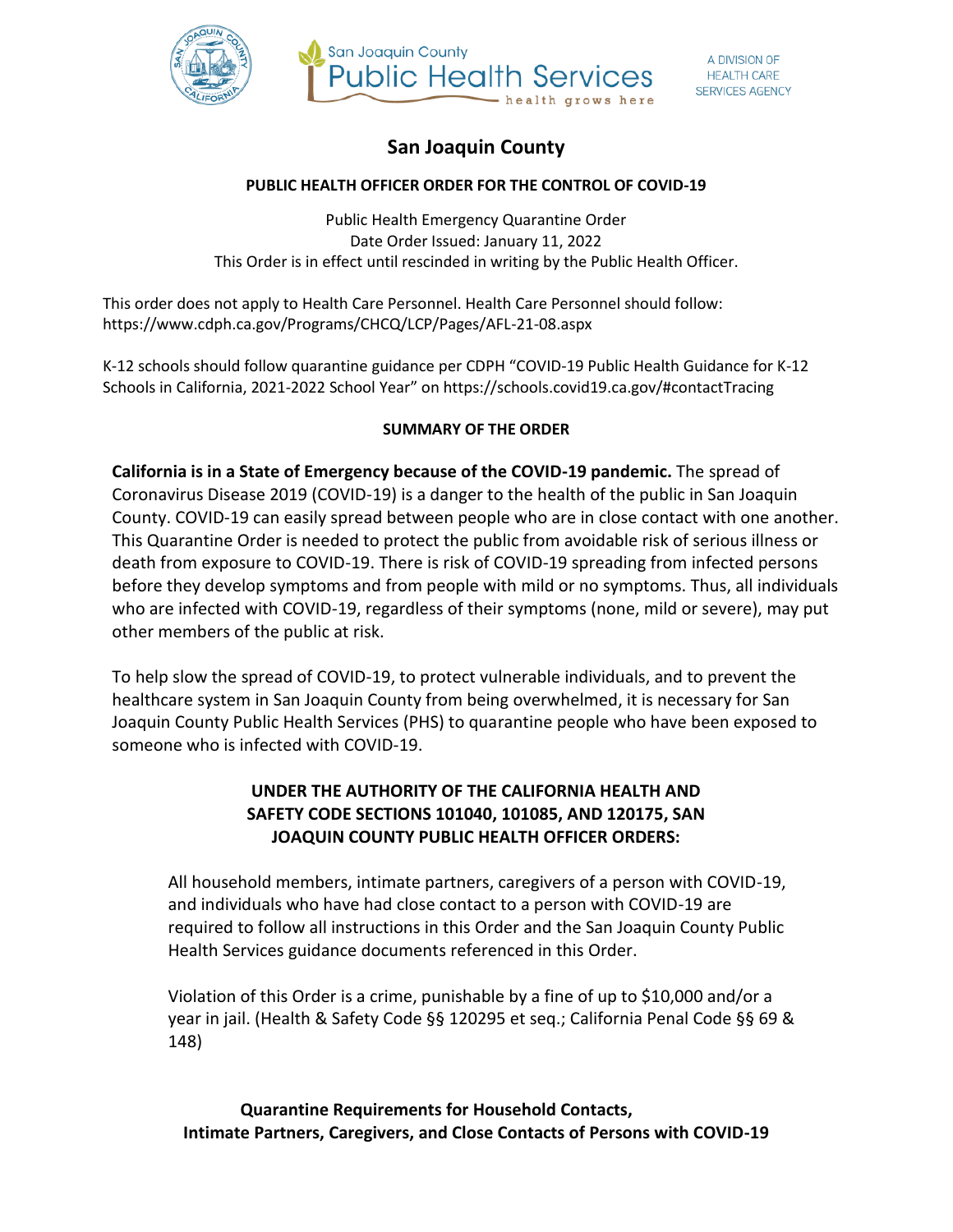

### **A. Close contacts to persons with COVID-19 ("cases") are individuals who:**

- Live in or have stayed at the case's residence, OR
- Are intimate sexual partners of the case, OR
- Provide or provided care to the case without wearing a mask, gown, and gloves, OR
- Are within 6 feet of a case for a cumulative total of 15 minutes or more over a 24-hour period.

### **AND**

This contact occurred while the case was determined to be infectious. A case is infectious from 48 hours before their symptoms began (or the date of the positive test if no symptoms) and until they are released from isolation.

**B. All asymptomatic individuals who are unvaccinated or vaccinated and booster-eligible but have not yet received their booster dose who have been identified as close contacts to a person with COVID-19 must quarantine. They must immediately take the following actions:**

- Quarantine for at least 5 days from the date of last exposure
- Quarantine can end after day 5 if symptoms are not present **and** a diagnostic specimen collected on day 5 or later tests negative
- If unable to test or choosing not to test, and symptoms are not present, quarantine can end after day 10.
- Individuals must stay in their home or another residence through the duration of the quarantine because they are at high risk for developing and spreading COVID-19.
- Quarantine persons may not leave their place of quarantine or enter any other publicor private place except to receive necessary medical care.
- Carefully review and closely follow all requirement listed in the "Home Quarantine Instructions," at [http://www.sjcphs.org/Isolation\\_Quarantine.aspx](http://www.sjcphs.org/Isolation_Quarantine.aspx) .
- Continue daily self-monitoring for symptoms through Day 10 from last known exposure.
- Follow all recommended non-pharmaceutical interventions (e.g., wearing a mask when around others, hand washing, avoiding crowds, and staying at least 6 feet from others) through Day 10 from last known exposure.
- If any symptoms develop during this 10-day period, the exposed person should immediately self-isolate, get tested and contact their healthcare provider with any questions regarding their care.
- In a workplace setting, asymptomatic employees that are vaccinated and boostereligible but have not yet received their booster dose, are not required to stay home from work if: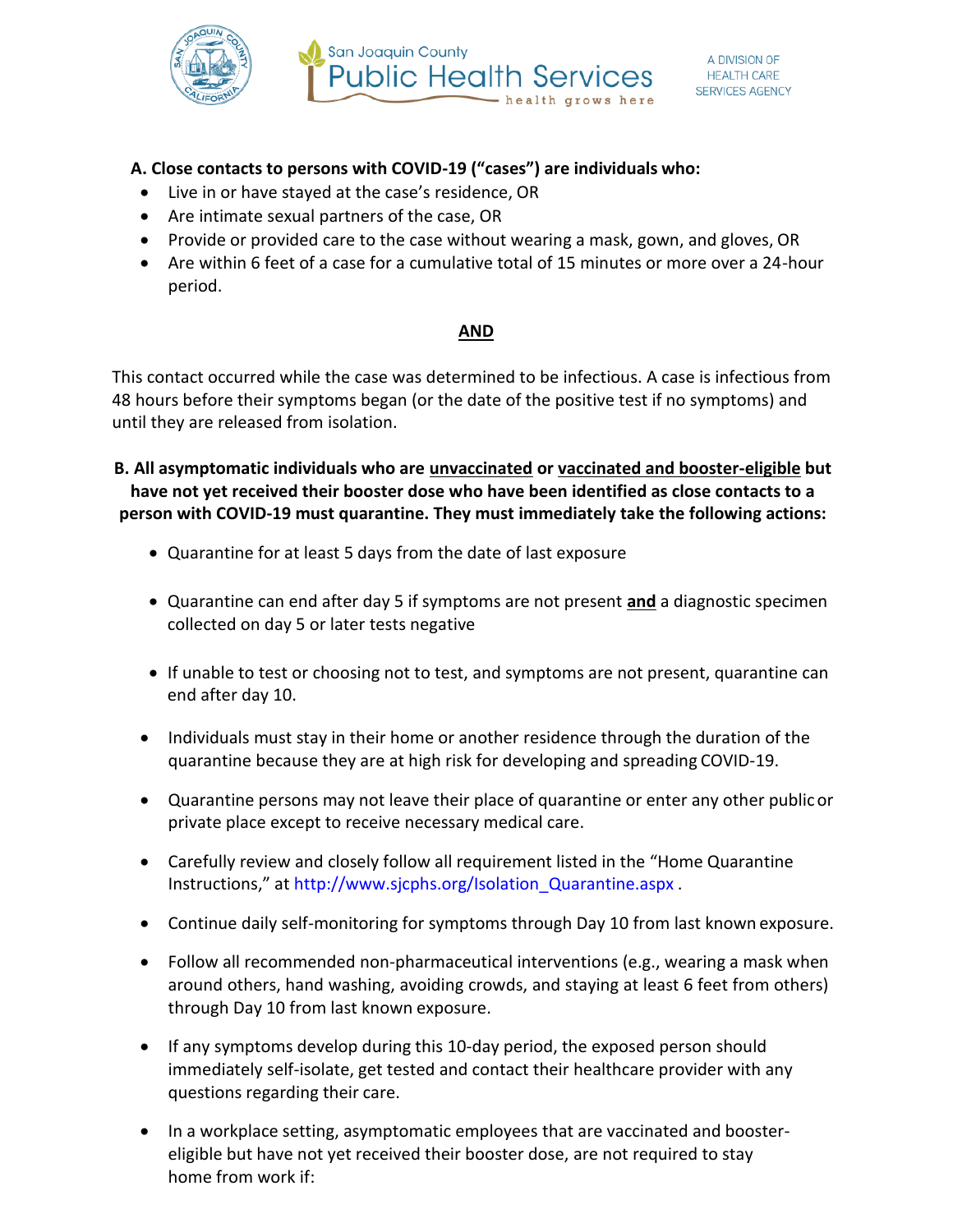

- $\circ$  A negative diagnostic test is obtained within 3-5 days after last exposure to a case.
- o Employee wears a well-fitting mask around others for a total of 10 days.
- o Employee continues to have no symptoms.

**C. All asymptomatic individuals who are fully vaccinated AND boosted or vaccinated, but not yet booster-eligible, who have been identified as close contacts to a person with COVID-19 do NOT have to quarantine, however must take the following actions:**

- Get tested on day 5 from the date of last exposure.
- If they test positive, they should immediately self-isolate and contact their healthcare provider with any questions regarding their care.
- If they test negative, continue to self-monitor for COVID-19 symptoms and strictly adhere to all recommended non-pharmaceutical interventions (e.g., wearing a mask, maintaining a distance of at least 6 feet from non-household members, frequently performing hand hygiene, avoiding crowds and poorly ventilated indoor spaces) for 10 days following the last date of exposure.
- If an exposed person develops symptoms during this 10-day period, that person should immediately self-isolate, get tested, and contact their healthcare provider with any questions regarding their care.
- In order to protect household members, exposed close contacts should consider masking in the home during this time, especially if they are immunocompromised or around person who are immunocompromised, not fully vaccinated, or at increased risk of severe disease.

The Public Health Officer may take additional action(s), which may include civil detention or requiring one to stay at a health facility or other location, to protect the public's health if an individual who is subject to this Order violates or fails to comply with this Order. Violation of this Order is also a misdemeanor punishable by imprisonment, fine or both.

### **IT IS SO ORDERED:**

maggie Park

January 11, 2022 Date

Dr. Maggie Park Public Health Officer, San Joaquin County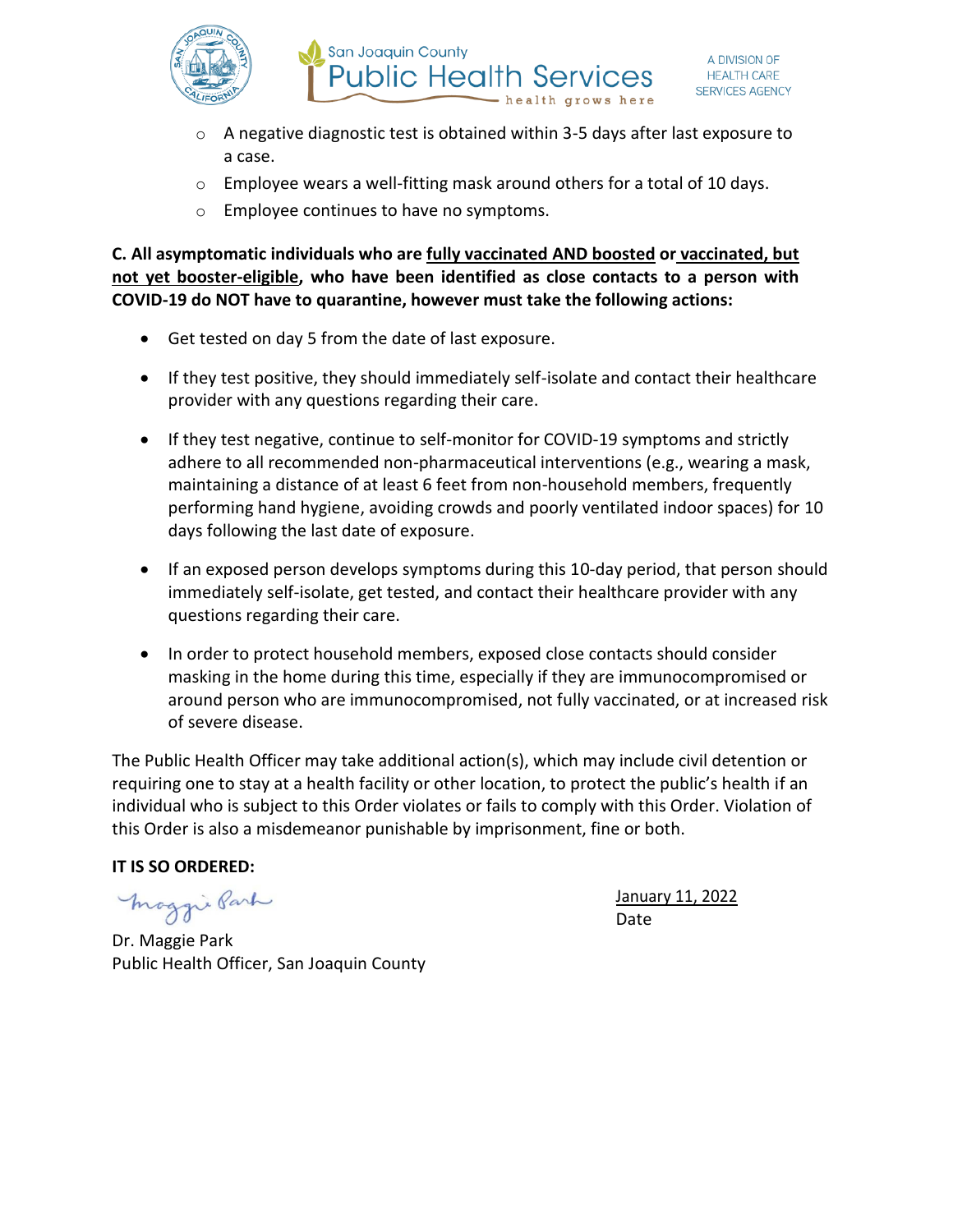



# Home Quarantine Instructions for Close Contacts to Coronavirus Disease 2019 (COVID-19)

These quarantine instructions are for people who had close contact with someone who has Coronavirus Disease 2019 (COVID-19) and are **not fully vaccinated or are vaccinated and booster-eligible but have not yet received their booster dose**. People with COVID-19 infection can spread disease 48 hours before they have symptoms, when they have symptoms, or even if they never have symptoms. "Close contact" to a person who has COVID-19 infection is someone who is living in the same house, is an intimate partner, is a caregiver, or has been within 6 feet for a cumulative total of 15 minutes or more over a 24 hour period with the infected person. Since you are a close contact you must follow these instructions to help prevent COVID-19 from spreading in your home or in your community.

# **Home Quarantine – Why do I need to do it?**

• You have been exposed to COVID-19. It can take 2-14 days to show symptoms. Also, people can spread the disease for 2 days before they get symptoms. Therefore, it is important that you are in quarantine in case you become infected so you do not pass the infection to anyone else.

## **How long do I need to be in quarantine?**

- Stay home for at least 5 days after the date of last exposure to COVID-19.
- Quarantine can end after day 5 if symptoms are not present **and** a COVID-19 test collected on Day 5 or later tests negative.
- If unable to test or choosing not to test, and symptoms are not present, quarantine can end after day 10.
- If you continue to live with and/or care for the person with COVID-19, or get exposed again, the quarantine time is as follows:
	- $\circ$  If a COVID-19 infected person lives in your home and cannot be isolated in one room, then your period of quarantine starts at same time as the infected person's isolation and continues until 5 or 10 days after the infected person is finished with their isolation. After your quarantine, if you stay asymptomatic you may leave your home but must monitor yourself for symptoms and wear a face covering through Day 10.
	- $\circ$  If you have close contact again with a person with COVID-19 (being within 6 feet for 15 minutes or more, or touching body fluids or secretions without using the appropriate precautions), your quarantine period will have to restart from that date. Body fluids or secretions include sweat, saliva, sputum, nasal mucus, vomit, urine or diarrhea.

# **What are the Quarantine requirements?**

- Stay home. Do not go to work, school, or any public areas.
- Do not use public transportation, ride shares or taxis.
- Do not allow visitors into your home.